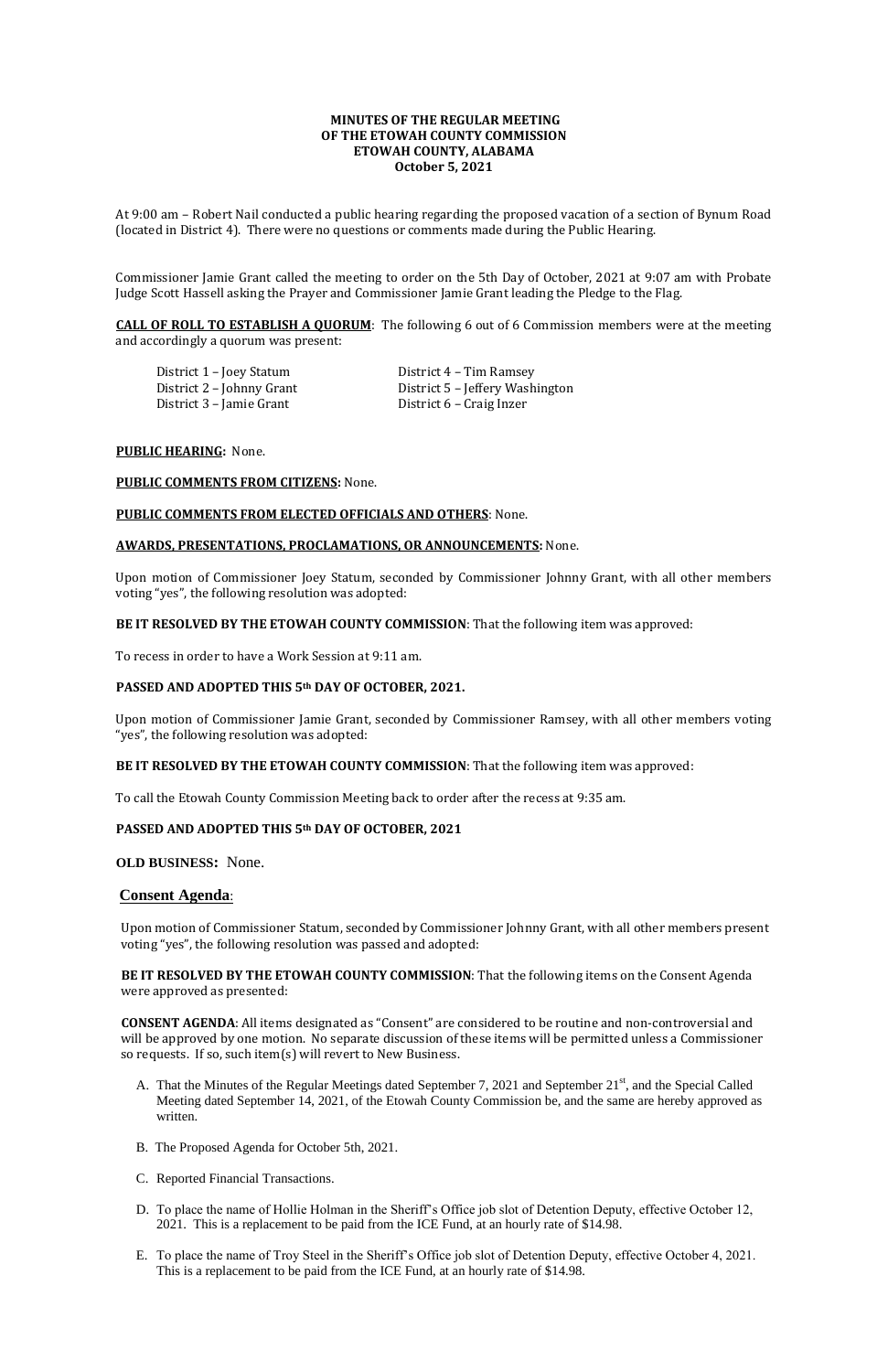- F. To place the name of Steven Byrd in the Sheriff's Office job slot of Detention Deputy, effective October 4, 2021. This is a replacement to be paid from the ICE Fund, at an hourly rate of \$14.98.
- G. To place the name of Katie Varner in the Sheriff's Office job slot of Detention Deputy, effective October 4, 2021. This is a replacement to be paid from the ICE Fund, at an hourly rate of \$14.98.
- H. To place the name of Lance Hall in the Sheriff's Office job slot of Detention Deputy, effective October 12, 2021. This is a replacement to be paid from the ICE Fund, at an hourly rate of \$14.98.
- I. To approve the request of the Revenue Commissioner to hire Cassandra Cote as a Revenue Collections Clerk, effective October 4, 2021. This is a replacement to be paid from the General-Revenue Fund, at an hourly rate of \$12.00.
- J. To approve the Inmate Medical Health Services Agreement with Doctor's Care and to authorize the CAO to execute the document. A copy of this agreement has been filed in Attachment Book 12, Page 020.

To approve the purchase of property located at 333 N. 5<sup>th</sup> St, Gadsden, Alabama, for \$125,000 and to authorize the CAO to execute all related documents. A copy of this agreement has been filed in Attachment Book 12, Page 021.

## **PASSED AND ADOPTED THIS 5th DAY OF OCTOBER, 2021.**

### **NEW BUSINESS:**

Upon motion of Commissioner Ramsey, seconded by Commissioner Johnny Grant, with all other members voting "yes", the following resolution was adopted:

### **BE IT RESOLVED BY THE ETOWAH COUNTY COMMISSION**: That the following item was approved:

## **PASSED AND ADOPTED THIS 5th DAY OF OCTOBER, 2021.**

Upon motion of Commissioner Statum, seconded by Commissioner Ramsey, with all other members voting "yes", the following resolution was adopted:

**BE IT RESOLVED BY THE ETOWAH COUNTY COMMISSION**: That the following item was approved:

To adopt the Revised 2021 Holiday Schedule and to adopt the 2022 Holiday Schedule. A copy of these schedules has been filed in Attachment Book 12, Page 022.

## **PASSED AND ADOPTED THIS 5th DAY OF OCTOBER, 2021.**

Upon motion of Commissioner Statum, seconded by Commissioner Ramsey, with all other members voting "yes", the following resolution was adopted:

**BE IT RESOLVED BY THE ETOWAH COUNTY COMMISSION**: That the following item was approved:

To adopt a policy regarding ABC License Application approvals for temporary and short-term events (such as festivals), only one reading will be required so the applications can be approved in one meeting.

## **PASSED AND ADOPTED THIS 5th DAY OF OCTOBER, 2021.**

Upon motion of Commissioner Statum, seconded by Commissioner Ramsey, with all other members voting "yes", the following resolution was adopted:

**BE IT RESOLVED BY THE ETOWAH COUNTY COMMISSION**: That the following item was approved:

To have the Final Reading and Approval for ABC License Application Type 250 – WINE FESTIVAL LICENSE, for applicants **Jahn and Janie Coppey** under the trade name, **ALABAMA WINE FESTIVAL WILLS CREEK VINEYARDS**, located at 10522 Duck Springs Road, Attalla, AL 35954. This request is for a one-day wine festival taking place in Etowah County on October 16, 2021.

# **PASSED AND ADOPTED THIS 5th DAY OF OCTOBER, 2021.**

Upon motion of Commissioner Inzer, seconded by Commissioner Ramsey, with all other members voting "yes", the following resolution was adopted:

# **BE IT RESOLVED BY THE ETOWAH COUNTY COMMISSION**: That the following item was approved

To Combine and approve the following items in one motion:

- 1. To have the Final Reading and Approval for ABC License Application Type 260 WINE FESTIVAL PARTICIPANT, for applicants **WHIPPOORWILL VINEYARDS LLC (Bobby Watkins & Timothy Hayward Watkins)** under the trade name, **ALABAMA WINE FESTIVAL WHIPPOORWILL VINEYARDS**, located at 10522 Duck Springs Road, Attalla, AL 35954. This request is for a one-day wine festival taking place in Etowah County on October 16, 2021.
- 2. To have the Final Reading and Approval for ABC License Application Type 260 WINE FESTIVAL PARTICIPANT, for applicants **LEE INVESTMENT CONSULTANTS LLC (John Alton Lee & Scott Edward Lee)** under the trade name, **ALABAMA WINE FESTIVAL MARAELLA VINEYARDS AND WINERY**,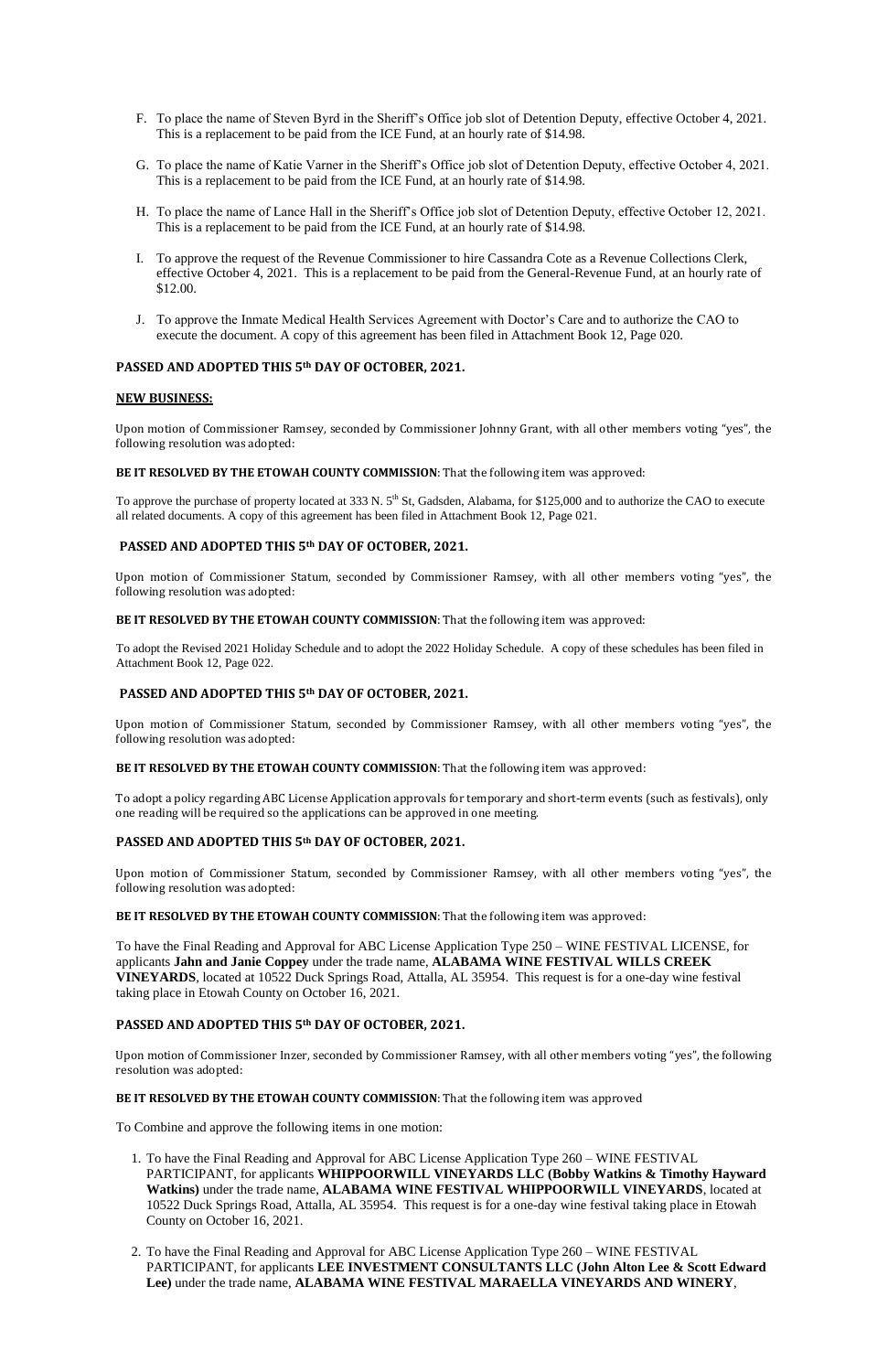located at 10522 Duck Springs Road, Attalla, AL 35954. This request is for a one-day wine festival taking place in Etowah County on October 16, 2021.

3. To have the Final Reading and Approval for ABC License Application Type 260 – WINE FESTIVAL PARTICIPANT, for applicants **TISS VALLEY WINERY AND VINEYARDS LLC (Sontissa L Walker Nolen)** under the trade name, **ALABAMA WINE FESTIVAL TISS VALLEY WINERY AND VINEYARDS**, located at 10522 Duck Springs Road, Attalla, AL 35954. This request is for a one-day wine festival taking place in Etowah County on October 16, 2021.

### **PASSED AND ADOPTED THIS 5th DAY OF OCTOBER, 2021.**

Upon motion of Commissioner Inzer, seconded by Commissioner Ramsey, with all other members voting "yes", the following resolution was adopted:

#### **BE IT RESOLVED BY THE ETOWAH COUNTY COMMISSION**: That the following item was approved

To have the Final Reading and Approval for ABC License Application Type 260-**WINE FESTIVAL PARTICIPANT**, for applicant **ROBYNS GARDEN INC (Roland, Jerome Carter)** under the trade name, **ALABAMA WINE FESTIVAL ROBYNS GARDEN**, **located at 10522 Duck Springs Road, Attalla, AL 35954.** 

### **PASSED AND ADOPTED THIS 5th DAY OF OCTOBER, 2021.**

Upon motion of Commissioner Ramsey, seconded by Commissioner Statum, with all other members voting "yes", the following resolution was adopted:

**BE IT RESOLVED BY THE ETOWAH COUNTY COMMISSION**: That the following item was approved

To have the Final Reading and Approval for ABC License Application Type 260-**WINE FESTIVAL PARTICIPANT**, for applicant **HIGH COUNTRY CELLARS LLC (Roberts, Barry Keith)** under the trade name, **ALABAMA WINE FESTIVAL HIGH COUNTRY CELLARS**, **located at 10522 Duck Springs Road, Attalla, AL 35954.** 

### **PASSED AND ADOPTED THIS 5th DAY OF OCTOBER, 2021.**

Upon motion of Commissioner Ramsey, seconded by Commissioner Jamie Grant, with all other members voting "yes", the following resolution was adopted:

#### **BE IT RESOLVED BY THE ETOWAH COUNTY COMMISSION**: That the following item was approved

To approve the Resolution of Assent of the County Commission to vacate a portion of Bynum Road as described in the attached document. This has been requested by the owners of the lands that join the roadway and all requirements have been met to authorize the approval of the road vacation. A copy of the Resolution has been filed in Attachment Book 12, Page 023.

#### **PASSED AND ADOPTED THIS 5th DAY OF OCTOBER, 2021.**

Upon motion of Commissioner Inzer, seconded by Commissioner Ramsey, with all other members voting "yes", the following resolution was adopted:

#### **BE IT RESOLVED BY THE ETOWAH COUNTY COMMISSION**: That the following item was approved

To approve the request of Scott Hassell, Judge of Probate, authorizing the Mobile Crisis Assistance Team Project and for the CAO to execute any documents necessary.

### **PASSED AND ADOPTED THIS 5th DAY OF OCTOBER, 2021.**

Upon motion of Commissioner Statum, seconded by Commissioner Johnny Grant, with all other members voting "yes", the following resolution was adopted:

#### **BE IT RESOLVED BY THE ETOWAH COUNTY COMMISSION**: That the following item was approved

To authorize an Executive Session to discuss Business and Commerce, after a roll call vote with the majority approving the session. The County Attorney, Jim Turnbach, certified the reason for the meeting was permissible under the State

Law and those included in the meeting are Kevin Dollar, Shane Ellison, Jim Turnbach and all Commissioners. District 1 yes; District 2 – yes; District 3 – yes; District 4 – yes; District 5 – yes; and District 6 – yes. The Commission dismissed into the Executive Session at 9:50 am.

# **PASSED AND ADOPTED THIS 5th DAY OF OCTOBER, 2021.**

Upon motion of Commissioner Ramsey, seconded by Commissioner Statum, with all other members voting "yes", the following resolution was adopted:

### **BE IT RESOLVED BY THE ETOWAH COUNTY COMMISSION**: That the following item was approved

To reconvene from Executive Session.

## **PASSED AND ADOPTED THIS 5th DAY OF OCTOBER, 2021.**

REPORTS FROM THE STAFF:  **Chief Administrative Officer:** No Report.